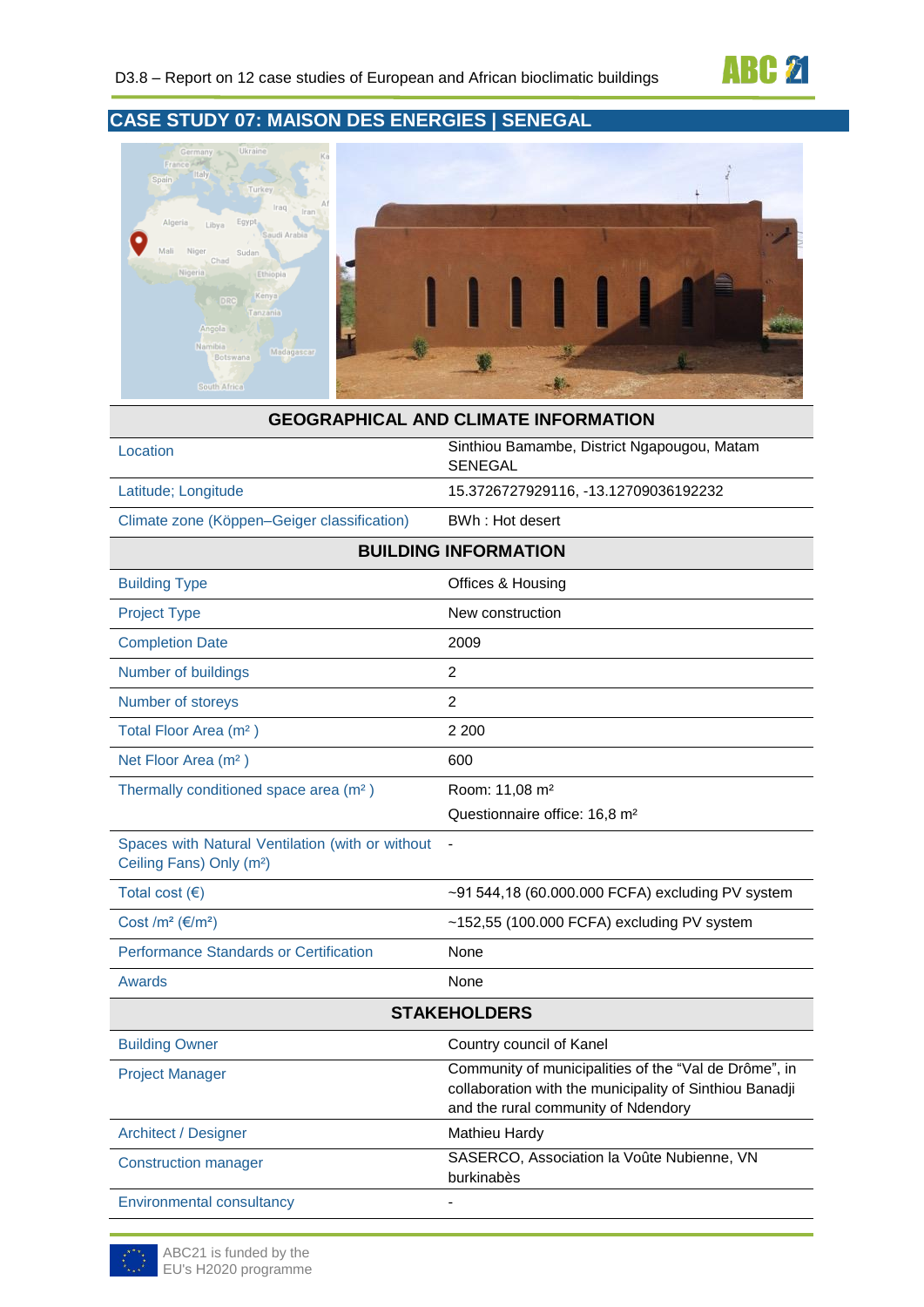

| <b>Structural Engineer, Civil Engineer</b> | -                                            |
|--------------------------------------------|----------------------------------------------|
| <b>Product Manufacturer</b>                | Association la Voûte Nubienne, VN burkinabès |
| Certification company                      | -                                            |
| <b>Others</b>                              | -                                            |

*Figure 108: Exterior view of the building « Maison des Energies ». It is a traditional structure in adobe banco.*

### **PROJECT DESCRIPTION**

The house of alternative energies, located in Matam, Senegal, is a house with a useful surface of 2700 m² which includes offices and housing on two levels (DRC and R+1). The building is made of traditional structure in adobe banco.

This house was designed in such a way as to be able to respect key principles of bioclimatic comfort such as the use of natural ventilation.

In addition, its Nubian-vaulted technical concept offers numerous solutions to Africa's economic and environmental problems while offering comfort to its users.



*Figure 109 : Floor plan of the building [1]*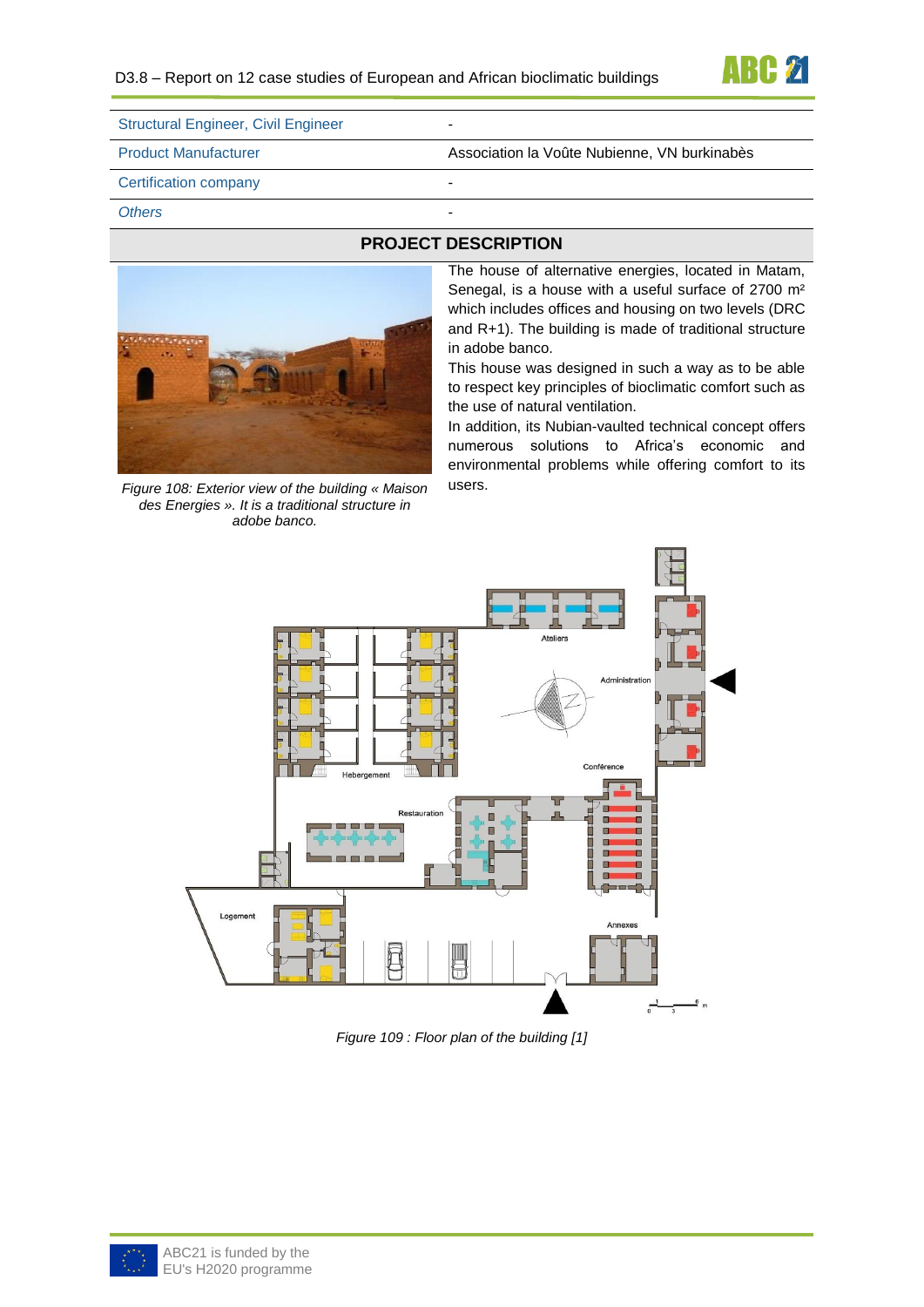

#### **SITE INTEGRATION**



*Figure 110: Aerial view of the building and its' surrounding*

The house of alternative energies is located in the middle of a rural area. It is a desert area where the vegetation is very little present, hence the importance of adding small gardens within the building. This allows to decrease the air temperature, clearly felt especially in the summer period.



*Figure 111: Givoni Bioclimatic chart for the climate of Matam using Andrew Marsh online tool [2]. Climate data are extracted from*

*http://climate.onebuilding.org/WMO\_Region\_1\_Africa/SEN\_Senegal/SEN\_MT\_Matam.616300\_TMYx.2004- 2018.zip*







*Figure 113: Wind rose for Matam [3].*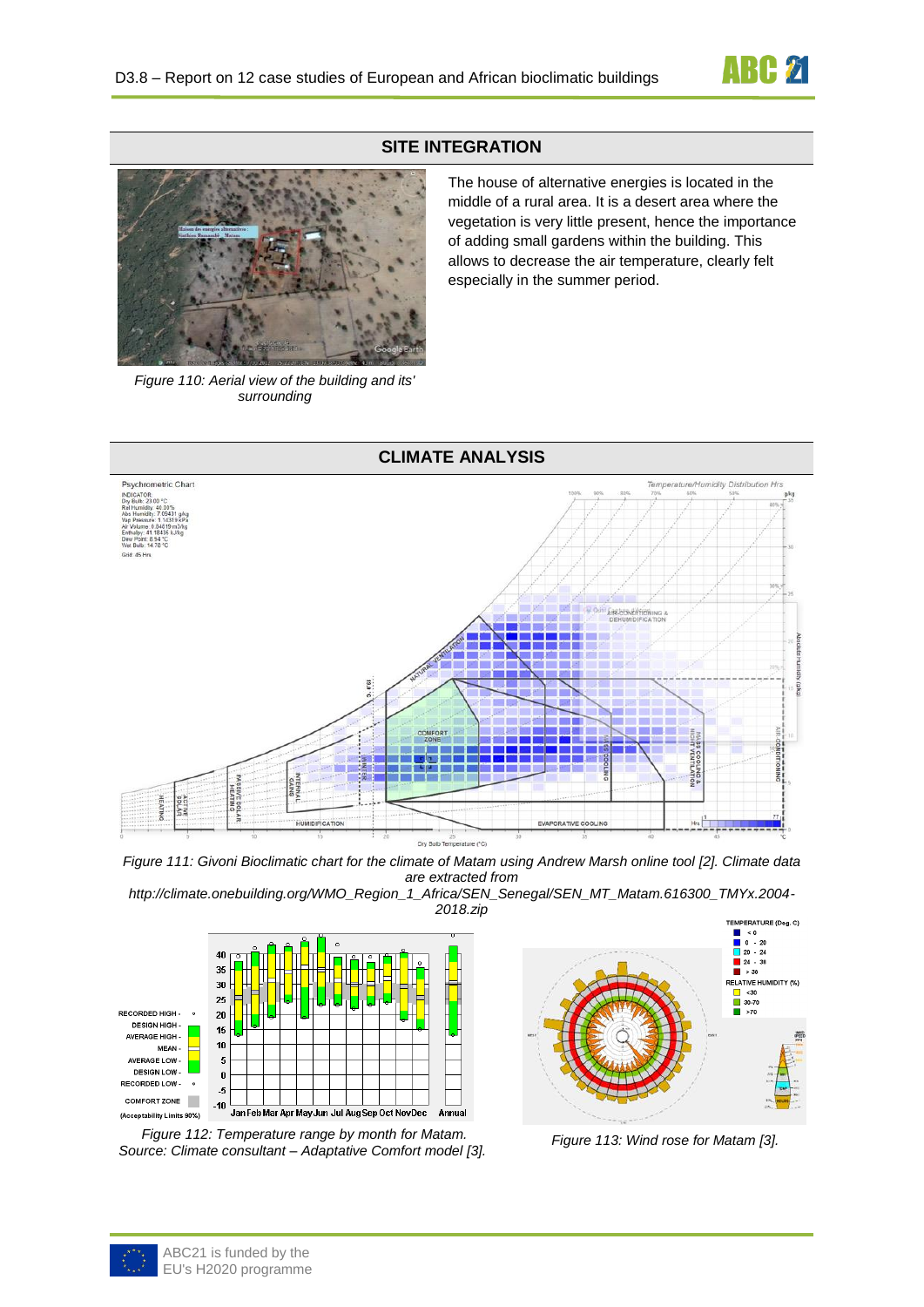

| Global horizontal radiation (Avg daily total) Min<br>(month) / Max (month)                                                  |               | Min: 5422 Wh/m <sup>2</sup> (Dec)<br>Max: 7550 Wh/m <sup>2</sup> (Apr)<br>Mean: 6421,25 Wh/m <sup>2</sup>                                                                                                                                   |
|-----------------------------------------------------------------------------------------------------------------------------|---------------|---------------------------------------------------------------------------------------------------------------------------------------------------------------------------------------------------------------------------------------------|
| Annual Degree-Days for weather classification<br>according to ASHRAE Standard 169-2020                                      |               | HDD $18^{\circ}$ C: 6<br>CDD 10°C: 7500                                                                                                                                                                                                     |
| Annual Degree-Days for the Adaptive Comfort<br>Base Temperature according to the ASHRAE<br>55-2017 for 80% of acceptability |               | <b>HDD: 92</b><br><b>CDD: 783</b>                                                                                                                                                                                                           |
| Annual Degree-Days for a static comfort<br>temperature approach                                                             |               | HDD 18.6°C: 10<br>CDD 26 <sup>o</sup> : 1940                                                                                                                                                                                                |
|                                                                                                                             |               | <b>KEY BIOCLIMATIC DESIGN PRINCIPLES</b>                                                                                                                                                                                                    |
| Passive cooling strategy                                                                                                    |               | <b>Comfort Ventilation:</b> The strategy mainly used is the natural ventilation due to<br>the presence of a large outdoor courtyard, shutter doors and louvre shutter<br>system with adjustable slats, which allow optimal air circulation. |
|                                                                                                                             |               | The presence of ceiling fans in each zone of the building, allows to ensure<br>ventilation when it is slightly hot and natural ventilation is not favourable<br>enough. In addition, they are used to avoid the use of air conditioning.    |
|                                                                                                                             |               | Not to mention that in order to dehumidify the air, air conditioners are also<br>present in these areas to ensure a comfortable atmosphere.                                                                                                 |
| Passive heating strategy                                                                                                    | None          |                                                                                                                                                                                                                                             |
| Solar protection<br>blades                                                                                                  |               | <b>Zone 1:</b> Three windows with swivel blades and a half-blind door with swivel                                                                                                                                                           |
|                                                                                                                             | swivel blades | <b>Zone 2:</b> Three half-blind doors with swivel blades and a fixed blind window with                                                                                                                                                      |
|                                                                                                                             |               |                                                                                                                                                                                                                                             |

But there is also the presence of sunshades on some windows.

Indeed, the swivel blades will make it possible to stop the solar radiation in the room while keeping a certain luminosity inside it.

| <b>Building orientation</b> | North-West                                                                                                                                                                                                              |
|-----------------------------|-------------------------------------------------------------------------------------------------------------------------------------------------------------------------------------------------------------------------|
| Insulation                  | <b>Mineral wool (rock, glass)</b> : cheap, strong insulating power, very good fire<br>resistance (insulation of roofs, walls and floors)                                                                                |
|                             | <b>Cork:</b> Good sound and thermal insulation, waterproof, flame retardant (insulate<br>slabs, walls, ceilings and roofs)                                                                                              |
|                             | <b>Perlite:</b> Fire and heat resistant (for floors and hollow walls)                                                                                                                                                   |
|                             | <b>Polystyrene:</b> Better insulation, good moisture resistance                                                                                                                                                         |
|                             | <b>Coconut wool:</b> Thermal and acoustic insulation, high moisture resistance, very<br>elastic (filling of cavities (between walls and frames for example))                                                            |
|                             | <b>Hemp wool:</b> Good moisture regulator, no risk of irritation (roof insulation, walls<br>and floors)                                                                                                                 |
|                             | <b>Linen wool:</b> Easy to handle, good sound insulation, insulates surfaces very<br>well (insulation of exterior walls and hard-to-reach areas)                                                                        |
| Vegetation                  | At the level of the exterior courtyard, we have the presence of small gardens,<br>in order to be able to decrease the air temperature at the different zones but<br>also to allow a beautiful atmosphere for the users. |
| Natural daylighting         | The louvre shutter system with the adjustable slats installed in the building                                                                                                                                           |

allow to optimise the use of the natural light.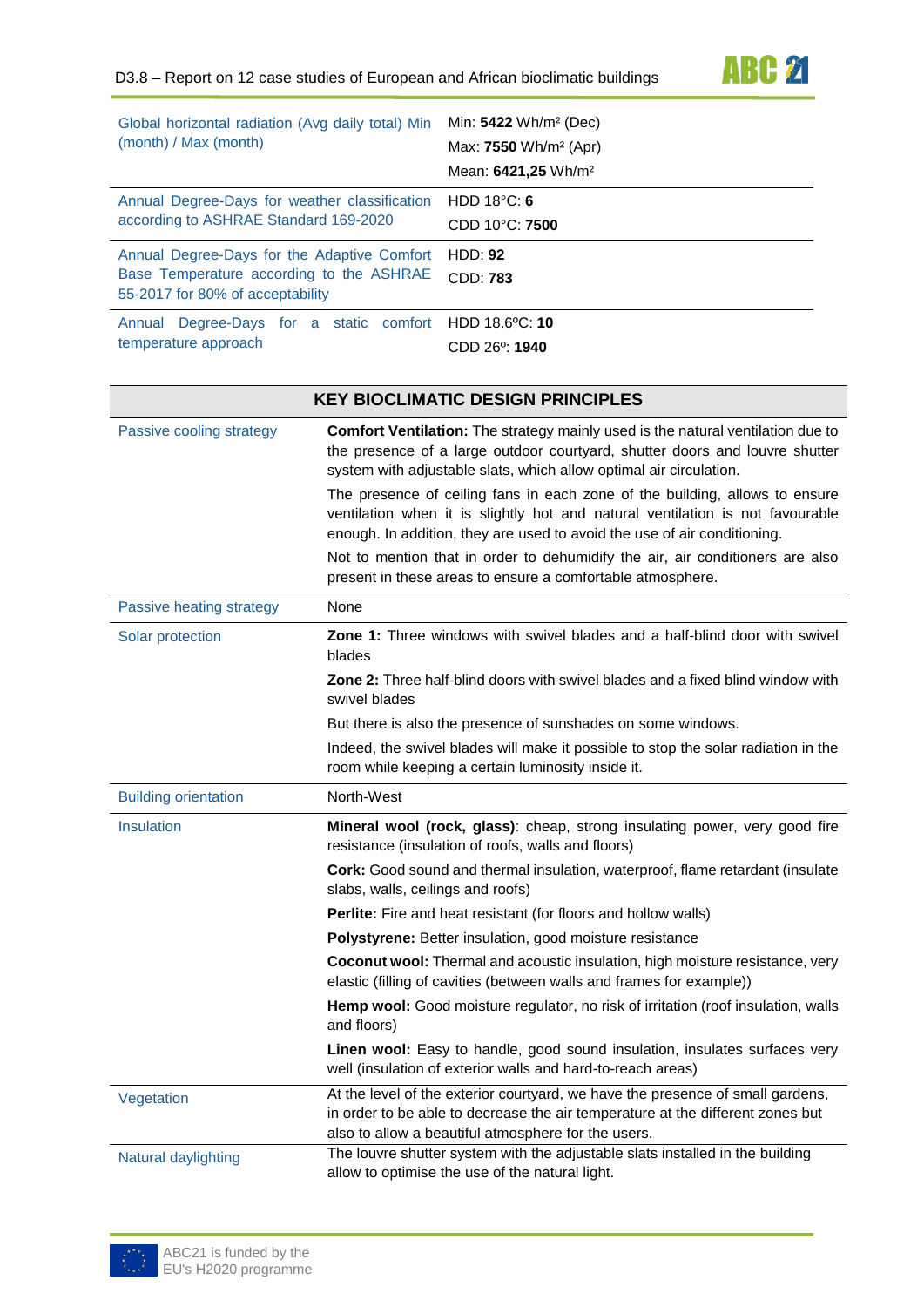

| Use of local and embedded<br>materials                  | Locally used Mud Bricks |
|---------------------------------------------------------|-------------------------|
| Water<br>saving and heat<br>recovery on hot water drain | None                    |
| Waste management                                        | None                    |
|                                                         |                         |

**Others features** 





*Figure 114: View of the exterior courtyard of the « Maison des Energies » and its garden [1].*

*Figure 115: Interior view of the building "Maison des Energies" with the ceiling fans [1].*



*Figure 116: Office's photos Figure 117: Room's photos*

#### **INFRASTRUCTURES and REGULATIONS to enable SUFFICIENCY ACTION**

| Dressing code                                                                                                                      | Informal dressing, adapted to the season, is welcome and promoted (e.g.<br>short trousers and short leaves in hot periods): Yes |
|------------------------------------------------------------------------------------------------------------------------------------|---------------------------------------------------------------------------------------------------------------------------------|
| Protected<br><b>bike</b><br>parking<br>and                                                                                         | No.                                                                                                                             |
| showers                                                                                                                            | Ratio with number of users: -                                                                                                   |
| Ceiling fans                                                                                                                       | In every room, even those conditioned: Yes                                                                                      |
| Lighting system fractioned to<br>allow using light only in zones<br>occupied and where daylighting<br>insufficient                 | In every room, even those conditioned: No                                                                                       |
| Space and facilities for line<br>drying<br>clothes<br><i>(especially)</i><br>important in residences, hotels,<br>sport facilities) | In every room, even those conditioned: No                                                                                       |

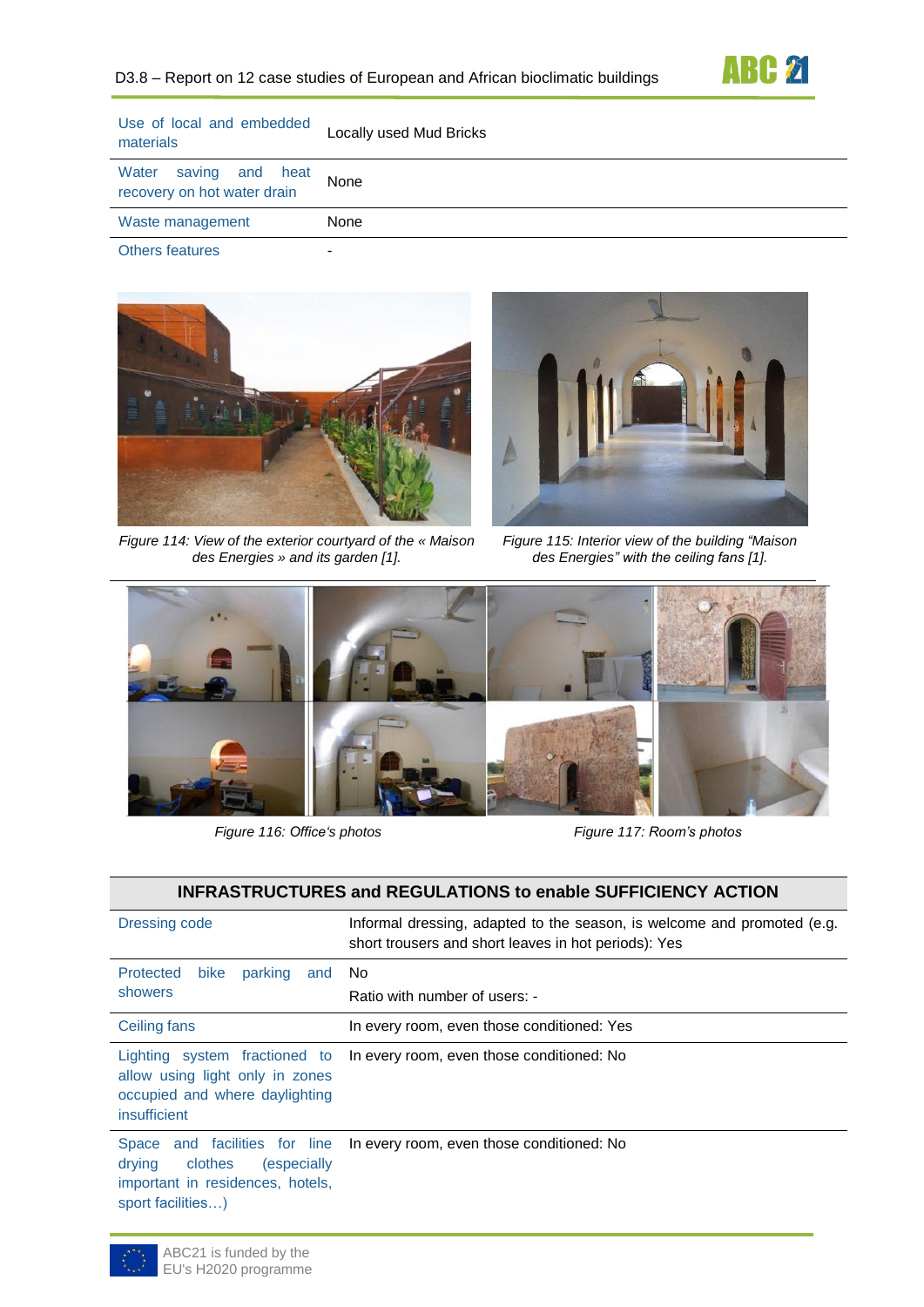

use of the passive features (windows, solar protections, water savings) and active (lighting…) in order to promote sufficiency and efficiency actions

Book of instruction for correct Available through leaflets and posters at relevant places, online, etc.: No

|                | <b>BUILDING FABRIC AND MATERIALS</b>                                           |
|----------------|--------------------------------------------------------------------------------|
| Roof           | Type of materials: Mud Bricks (banco)                                          |
|                | Overall R-value: 0.95 [W $m^{-2}$ K <sup>-1</sup> ]                            |
| <b>Windows</b> | Type: Fixed structure in steel and louvre shutter system with adjustable slats |
|                | Window-to-wall ratio (WWR): -                                                  |
|                | $U$ -value: -                                                                  |
|                | Visual transmittance: -                                                        |
| Walls          | Type of materials: Mud walls                                                   |
|                | Overall R-value: 0.95 [W $m^{-2}$ K <sup>-1</sup> ]                            |



*Figure 118: The roof-terrace made of raw clay[1]. Figure 119: View of the banco walls*



| <b>ENERGY EFFICIENT BUILDING SYSTEMS</b>           |                                                                                                                                        |  |
|----------------------------------------------------|----------------------------------------------------------------------------------------------------------------------------------------|--|
| Low-energy cooling systems                         | Natural ventilation                                                                                                                    |  |
|                                                    | Air conditioners: 4 of the brand Westpoint whose power per unit is 2 200W<br>and 2 of the brand Samsung whose power per unit is 2 100W |  |
| Low-energy heating systems                         | No heating system                                                                                                                      |  |
| Ceiling fans                                       | Yes - 1 ceiling fan in each room                                                                                                       |  |
|                                                    | Power=75W                                                                                                                              |  |
| <b>Mechanical</b><br>ventilation<br>air<br>renewal | No mechanical ventilation but possibility of air renewal by natural ventilation<br>and air mixing by ceiling fans                      |  |
| <b>Domestic Hot Water</b>                          | None                                                                                                                                   |  |
| Artificial lighting                                | Compact and fluorescent light bulbs                                                                                                    |  |
|                                                    | Power: 18W (Zone 1) and 11W (Zone 2)                                                                                                   |  |
| Control<br>and<br>energy<br>management             | None                                                                                                                                   |  |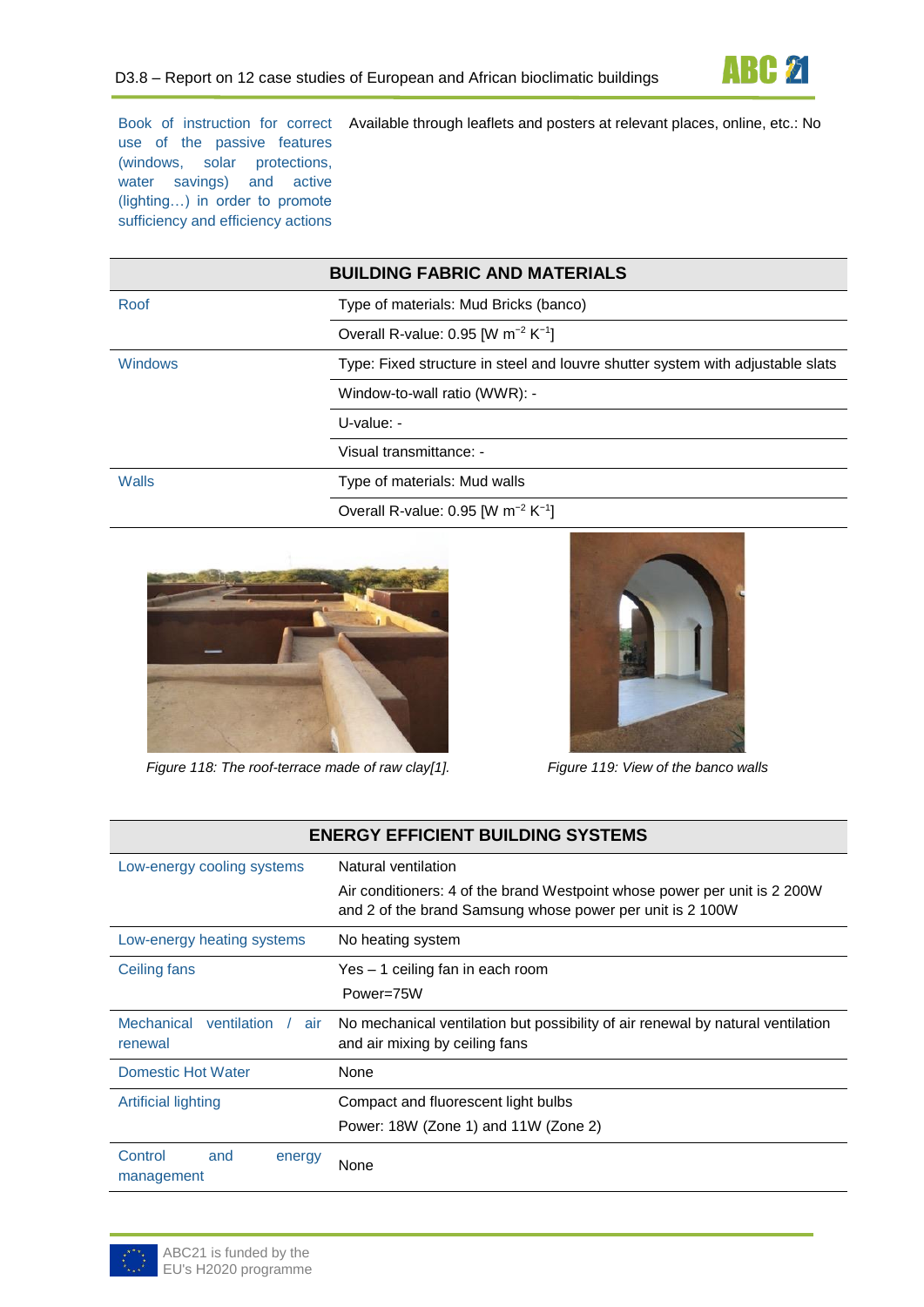



*Figure 120: View of the cooling equipment of the rooms*

| <b>RENEWABLE ENERGY</b> |                                               |  |
|-------------------------|-----------------------------------------------|--|
| PV                      | Yes, but the technical data are not available |  |
| Solar thermal           | <b>Unknown</b>                                |  |
| Wind                    | None                                          |  |
| Geothermal              | None                                          |  |
| <b>Biomass</b>          | None                                          |  |

|                           | <b>BUILDING ANALYSIS AND KEY PERFORMANCE INDICATORS</b>                                                       |
|---------------------------|---------------------------------------------------------------------------------------------------------------|
| <b>Thermal</b>            | 1. Percentage of time outside an operative temperature range (Adaptive)                                       |
| comfort<br>indicators     | 2. Percentage of time outside an operative temperature range (Fanger)                                         |
|                           | 3. Degree-hours (Adaptive)                                                                                    |
|                           | 4. Degree-hours (Fanger)                                                                                      |
|                           | 5. Percentage of time inside the Givoni comfort zone of 1m/s                                                  |
|                           | 6. Percentage of time inside the Givoni comfort zone of 0m/s                                                  |
|                           | 7. Number of hours within a certain temperature range                                                         |
| Energy                    | 1. Energy needs for heating (kWh/y/m2)                                                                        |
| performance<br>indicators | 2. Energy needs for cooling (kWh/y/m2)                                                                        |
|                           | 3. Energy use for lighting (kWh/y/m2)                                                                         |
|                           | 4. Energy needs for Sanitary Hot water (kWh/y/m2)                                                             |
|                           | 5. Total Primary energy use (kWh/y/m2)                                                                        |
|                           | 6. Renewable Primary energy generated on-site (kWh/y/m2)                                                      |
|                           | 7. Renewable Primary energy generated on-site and self-consumed (kWh/y/m2)                                    |
|                           | 8. Renewable Primary energy exported to the grid (kWh/y/m2)                                                   |
|                           | 9. Ratio of renewable primary energy over the total primary energy use (with and<br>without compensation) (%) |
|                           | 10. Delivered energy (kWh/y/m2) (from electricity bills)                                                      |
|                           | 1. Airborne sound insulation                                                                                  |
|                           | 2. Equivalent continuous sound Level                                                                          |